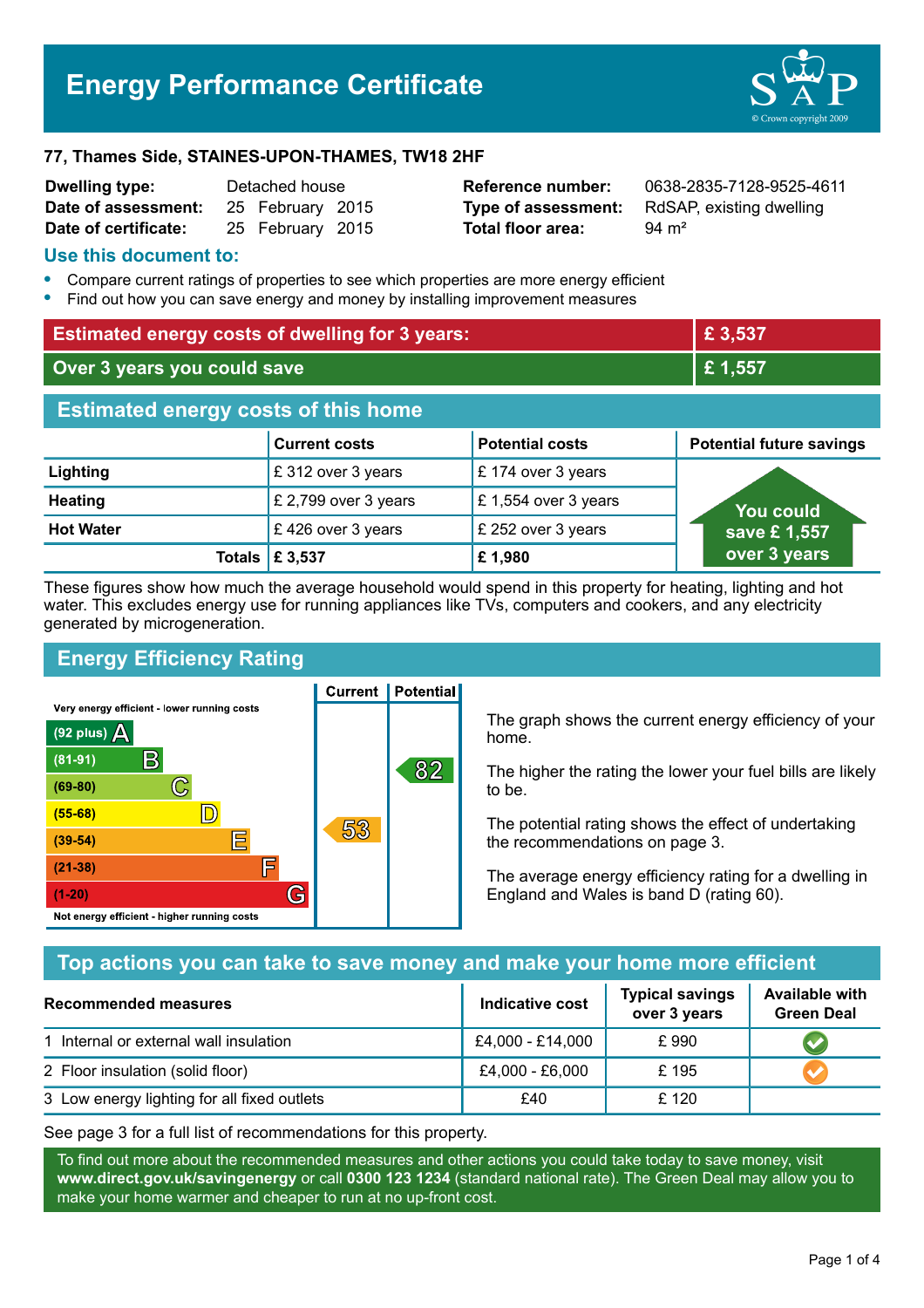#### 77, Thames Side, STAINES-UPON-THAMES, TW18 2HF 25 February 2015 RRN: 0638-2835-7128-9525-4611

**Energy Performance Certificate**

# **Summary of this home's energy performance related features**

| <b>Element</b>        | <b>Description</b>                             | <b>Energy Efficiency</b> |
|-----------------------|------------------------------------------------|--------------------------|
| Walls                 | Solid brick, as built, no insulation (assumed) | *****                    |
| Roof                  | Pitched, 100 mm loft insulation                | ★★★☆☆                    |
|                       | Flat, limited insulation (assumed)             | ★☆☆☆☆                    |
| Floor                 | Solid, no insulation (assumed)                 |                          |
| <b>Windows</b>        | Fully double glazed                            | ★★★☆☆                    |
| Main heating          | Boiler and radiators, mains gas                | ★★★★☆                    |
| Main heating controls | Programmer and room thermostat                 | ★★★☆☆                    |
| Secondary heating     | None                                           |                          |
| Hot water             | From main system                               | ★★★★☆                    |
| Lighting              | Low energy lighting in 20% of fixed outlets    | ★★☆☆☆                    |

Current primary energy use per square metre of floor area: 321 kWh/m² per year

The assessment does not take into consideration the physical condition of any element. 'Assumed' means that the insulation could not be inspected and an assumption has been made in the methodology based on age and type of construction.

## **Low and zero carbon energy sources**

Low and zero carbon energy sources are sources of energy that release either very little or no carbon dioxide into the atmosphere when they are used. Installing these sources may help reduce energy bills as well as cutting carbon. There are none provided for this home.

# **Opportunity to benefit from a Green Deal on this property**

The Green Deal may enable owners and occupiers to make improvements to their property to make it more energy efficient. Under a Green Deal, the cost of the improvements is repaid over time via a credit agreement. Repayments are made through a charge added to the electricity bill for the property. To see which improvements are recommended for this property, please turn to page 3. You can choose which improvements you want to install and ask for a quote from an authorised Green Deal provider. They will organise installation by an authorised Green Deal installer. If you move home, the responsibility for paying the Green Deal charge under the credit agreement passes to the new electricity bill payer.

For householders in receipt of income-related benefits, additional help may be available.

To find out more, visit **www.direct.gov.uk/savingenergy** or call **0300 123 1234**.

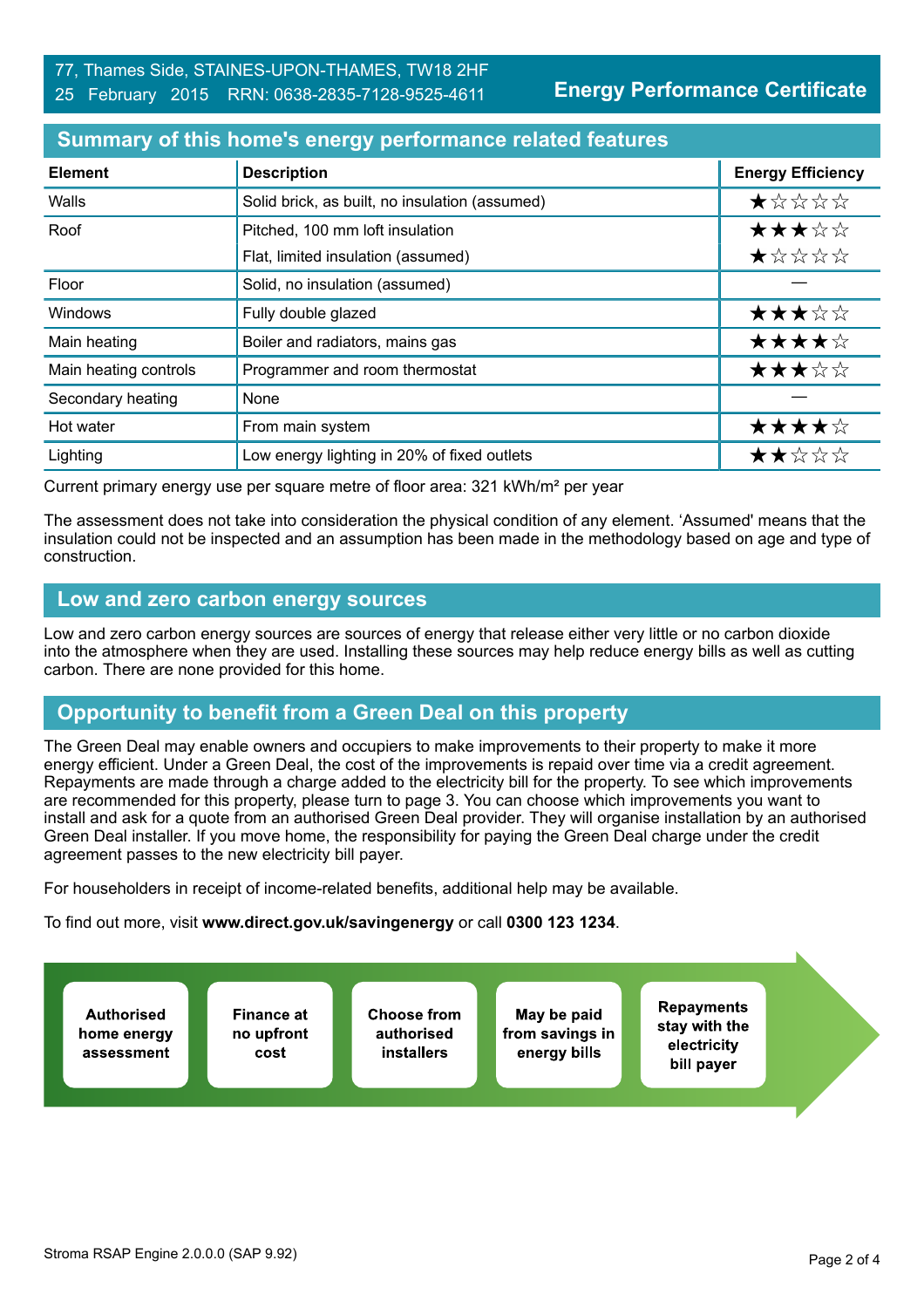## 77, Thames Side, STAINES-UPON-THAMES, TW18 2HF 25 February 2015 RRN: 0638-2835-7128-9525-4611

# **Recommendations**

The measures below will improve the energy performance of your dwelling. The performance ratings after improvements listed below are cumulative; that is, they assume the improvements have been installed in the order that they appear in the table. Further information about the recommended measures and other simple actions you could take today to save money is available at **www.direct.gov.uk/savingenergy**. Before installing measures, you should make sure you have secured the appropriate permissions, where necessary. Such permissions might include permission from your landlord (if you are a tenant) or approval under Building Regulations for certain types of work.

Measures with a green tick are likely to be fully financed through the Green Deal since the cost of the measures should be covered by the energy they save. Additional support may be available for homes where solid wall insulation is recommended. If you want to take up measures with an orange tick  $\bullet$ , be aware you may need to contribute some payment up-front.

| <b>Recommended measures</b>                        | <b>Indicative cost</b> | <b>Typical savings</b><br>per year | <b>Rating after</b><br>improvement | <b>Green Deal</b><br>finance |
|----------------------------------------------------|------------------------|------------------------------------|------------------------------------|------------------------------|
| Internal or external wall insulation               | £4,000 - £14,000       | £ 330                              | <b>D66</b>                         |                              |
| Floor insulation (solid floor)                     | £4,000 - £6,000        | £65                                | <b>D68</b>                         |                              |
| Low energy lighting for all fixed outlets          | £40                    | £40                                | C70                                |                              |
| Heating controls (thermostatic radiator<br>valves) | £350 - £450            | £29                                | C71                                |                              |
| Solar water heating                                | £4,000 - £6,000        | £ 54                               | C73                                |                              |
| Solar photovoltaic panels, 2.5 kWp                 | £5,000 - £8,000        | £ 273                              | <b>B82</b>                         |                              |

# **Choosing the right package**

Visit **www.epcadviser.direct.gov.uk**, our online tool which uses information from this EPC to show you how to save money on your fuel bills. You can use this tool to personalise your Green Deal package. Public services all in one place

| <b>Green Deal package</b>            | <b>Typical annual savings</b> |
|--------------------------------------|-------------------------------|
| Internal or external wall insulation | Total savings of £330         |
| Electricity/gas/other fuel savings   | $f0/$ £330 / £0               |

**irect** 

You could finance this package of measures under the Green Deal. It could **save you £330 a year** in energy costs, based on typical energy use. Some or all of this saving would be recouped through the charge on your bill.